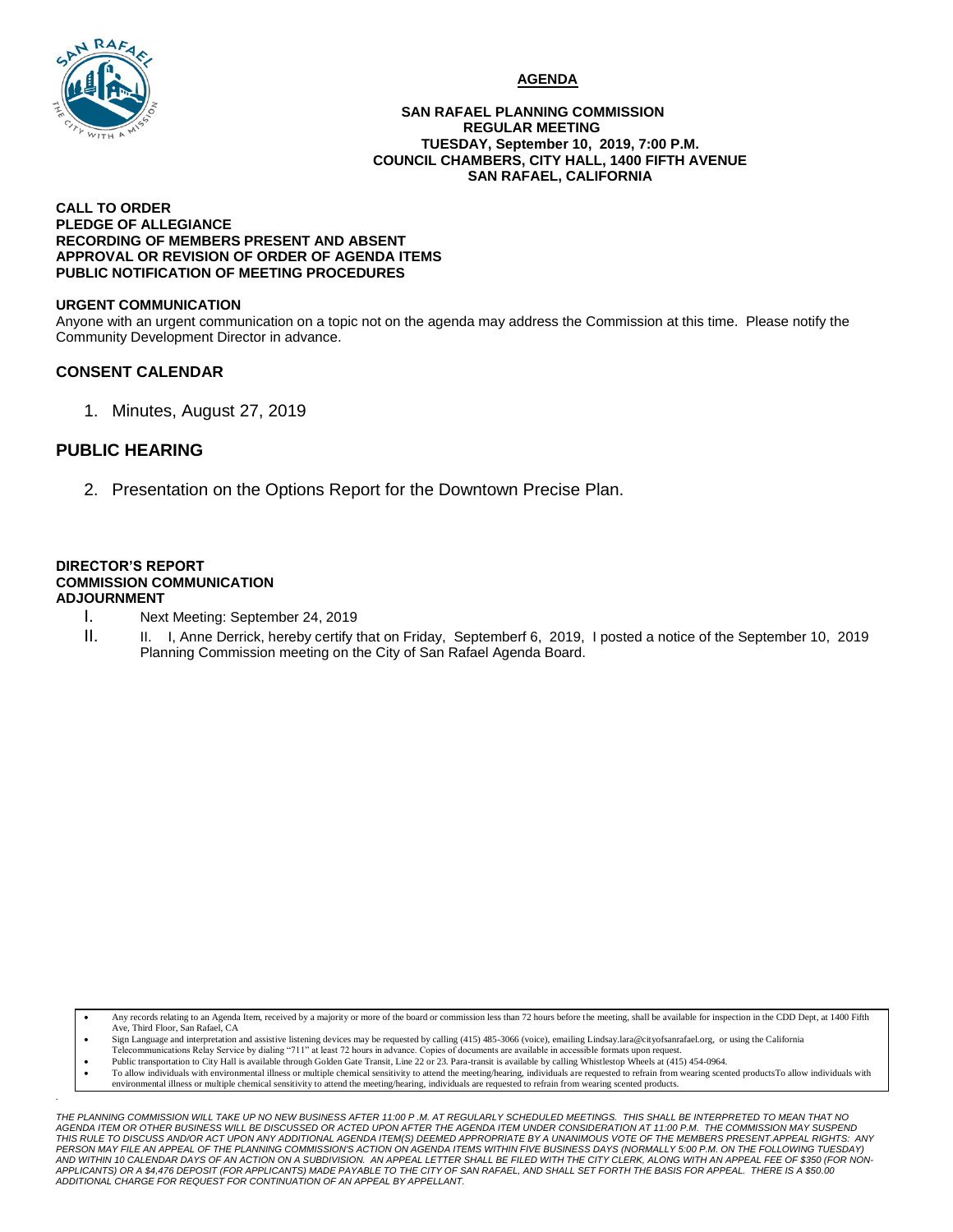**In the Council Chambers of the City of San Rafael, August 27, 2019**<br>  $\mathbb{R}^{N-RAF}$ 



**Regular Meeting San Rafael Planning Commission Minutes**

**For a complete video of this meeting, go to http://www.cityofsanrafael.org/meetings**

## **[CALL TO ORDER](http://cityofsanrafael.granicus.com/wordlinkreceiver.php?clip_id=7124501e-dc95-4fd5-a98f-927eed8042b2&meta_id=76fd4f13-4b51-4464-837b-f2c4ca083bbb&time=32)**

Present: Barrett Schaefer Sarah Loughran Shingai Samudzi Jeff Schoppert Aldo Mercado Mark Lubamersky Berenice Davidson

Absent: None

Also Present: Raffi Boloyan, Planning Manager Alan Montes, Assistant Planner Steve Stafford, Senior Planner

**[PLEDGE OF ALLEGIANCE](http://cityofsanrafael.granicus.com/wordlinkreceiver.php?clip_id=7124501e-dc95-4fd5-a98f-927eed8042b2&meta_id=6e70a882-bc70-4f49-bd3c-76fd2f13c2a6&time=33) [RECORDING OF MEMBERS PRESENT AND ABSENT](http://cityofsanrafael.granicus.com/wordlinkreceiver.php?clip_id=7124501e-dc95-4fd5-a98f-927eed8042b2&meta_id=8a6bf8a4-8520-4ee8-bf76-23de33378ccd&time=53) [APPROVAL OR REVISION OF ORDER OF AGENDA ITEMS](http://cityofsanrafael.granicus.com/wordlinkreceiver.php?clip_id=7124501e-dc95-4fd5-a98f-927eed8042b2&meta_id=147b05a8-15eb-4590-bc86-e0c9f0798cd6&time=68) [PUBLIC NOTIFICATION OF MEETING PROCEDURES](http://cityofsanrafael.granicus.com/wordlinkreceiver.php?clip_id=7124501e-dc95-4fd5-a98f-927eed8042b2&meta_id=9bea2a09-ea3d-4f0e-b1cf-9c05670f22ae&time=69) [URGENT COMMUNICATION](http://cityofsanrafael.granicus.com/wordlinkreceiver.php?clip_id=7124501e-dc95-4fd5-a98f-927eed8042b2&meta_id=6ca7e893-8757-4cd0-bc54-db4088eb0a54&time=114)**

### **CONSENT CALENDAR**

**[1. Minutes, August 13, 2019](http://cityofsanrafael.granicus.com/wordlinkreceiver.php?clip_id=7124501e-dc95-4fd5-a98f-927eed8042b2&meta_id=43598339-2c2c-4ca3-a05d-d18c9c6a8805&time=129)**

Jeff Schoppert moved and Berenice Davidson approve Minutes as presented. The vote is as follows:

AYES: Sarah Loughran, Shingai Samudzi, Jeff Schoppert, Aldo Mercado, Berenice Davidson NOES: None ABSTAIN: Barrett Schaefer, Mark Lubamersky ABSENT: None

### **PUBLIC HEARING**

**[2. 949 Del Presidio Blvd. \(Chevron Gas Station\) –](http://cityofsanrafael.granicus.com/wordlinkreceiver.php?clip_id=7124501e-dc95-4fd5-a98f-927eed8042b2&meta_id=7ab801d9-6d52-4837-91c2-ddaa022c70b5&time=163) Requests an Environmental and Design [Review Permit, Use Permit, Sign Program, and Major Sign Exception for the](http://cityofsanrafael.granicus.com/wordlinkreceiver.php?clip_id=7124501e-dc95-4fd5-a98f-927eed8042b2&meta_id=7ab801d9-6d52-4837-91c2-ddaa022c70b5&time=163)  [reconstruction of the service station and convenience store. The project includes a new](http://cityofsanrafael.granicus.com/wordlinkreceiver.php?clip_id=7124501e-dc95-4fd5-a98f-927eed8042b2&meta_id=7ab801d9-6d52-4837-91c2-ddaa022c70b5&time=163)  [2,964 square-foot minimart, fuel canopy with partial illumination, site signage including a](http://cityofsanrafael.granicus.com/wordlinkreceiver.php?clip_id=7124501e-dc95-4fd5-a98f-927eed8042b2&meta_id=7ab801d9-6d52-4837-91c2-ddaa022c70b5&time=163)  [digital price ID sign, 4 fuel pumps, 18 parking spaces \(including 8 fueling spaces\), and](http://cityofsanrafael.granicus.com/wordlinkreceiver.php?clip_id=7124501e-dc95-4fd5-a98f-927eed8042b2&meta_id=7ab801d9-6d52-4837-91c2-ddaa022c70b5&time=163)  [revised landscaping; APN: 175-322-02; General Commercial \(GC\) District; Chevron USA](http://cityofsanrafael.granicus.com/wordlinkreceiver.php?clip_id=7124501e-dc95-4fd5-a98f-927eed8042b2&meta_id=7ab801d9-6d52-4837-91c2-ddaa022c70b5&time=163)  [INC., owner; Gary Semling of Stantec Architecture, applicant; File Nos.: ED18-105, UP18-](http://cityofsanrafael.granicus.com/wordlinkreceiver.php?clip_id=7124501e-dc95-4fd5-a98f-927eed8042b2&meta_id=7ab801d9-6d52-4837-91c2-ddaa022c70b5&time=163) [044, SP19-002 and SE19-001. Project Planner: Alan Montes](http://cityofsanrafael.granicus.com/wordlinkreceiver.php?clip_id=7124501e-dc95-4fd5-a98f-927eed8042b2&meta_id=7ab801d9-6d52-4837-91c2-ddaa022c70b5&time=163)**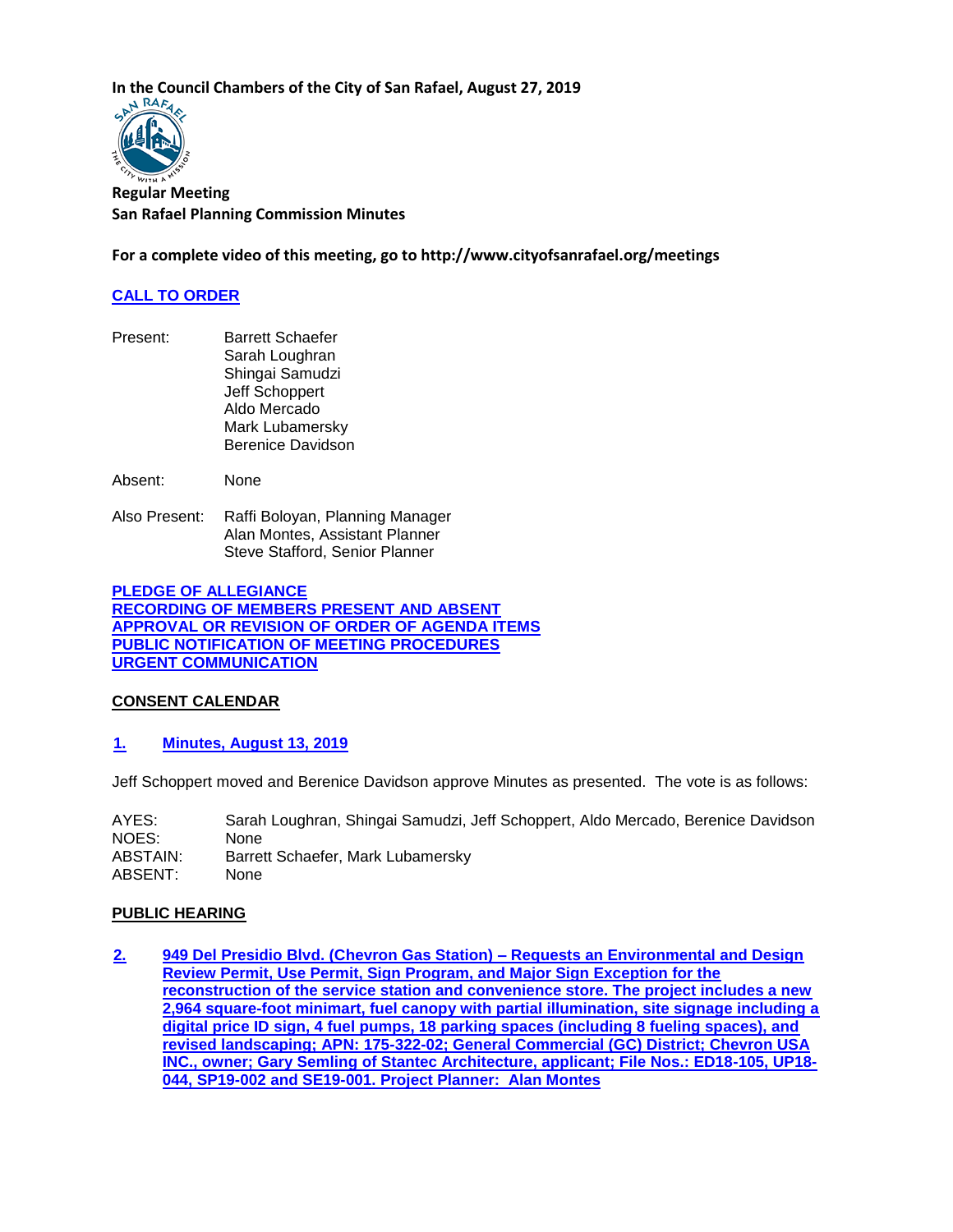## [Staff Report](http://cityofsanrafael.granicus.com/DocumentViewer.php?file=cityofsanrafael_cc6a7bc61b4235dcad187a678a5d1532.pdf)

Berenice Davidson moved and Mark Lubamersky seconded to approve project as presented. This motion failed.

| AYES:    | Shingai Samudzi, Mark Lubamersky, Berenice Davidson            |
|----------|----------------------------------------------------------------|
| NOES:    | Barrett Schaefer, Sarah Loughran, Jeff Schoppert, Aldo Mercado |
| ABSTAIN: | <b>None</b>                                                    |
| ABSENT:  | None                                                           |

Barrett Schaefer moved and Aldo Mercado seconded to approve project as presented with changes to the conditions as follows:

- 1) No fascia lighting on the Canopy
- 2) Chevron "text" ok to be lit

The vote is as follows:

AYES: Barrett Schaefer, Sarah Loughran, Shingai Samudzi, Jeff Schoppert, Aldo Mercado NOES: Mark Lubamersky, Berenice Davidson ABSTAIN: None ABSENT: None

**[3.](http://cityofsanrafael.granicus.com/wordlinkreceiver.php?clip_id=7124501e-dc95-4fd5-a98f-927eed8042b2&meta_id=bc45c669-e8e6-45ad-b091-2035590c5fd5&time=2784) 703 – 723 Third St. and 898 Lincoln Avenue – [Request for an Environmental and Design](http://cityofsanrafael.granicus.com/wordlinkreceiver.php?clip_id=7124501e-dc95-4fd5-a98f-927eed8042b2&meta_id=bc45c669-e8e6-45ad-b091-2035590c5fd5&time=2784)  [Review Permit, Use Permit and Lot Line Consolidation for the redevelopment of two](http://cityofsanrafael.granicus.com/wordlinkreceiver.php?clip_id=7124501e-dc95-4fd5-a98f-927eed8042b2&meta_id=bc45c669-e8e6-45ad-b091-2035590c5fd5&time=2784)  [contiguous Downtown parcels, currently developed with 15,000 sq. ft. of commercial](http://cityofsanrafael.granicus.com/wordlinkreceiver.php?clip_id=7124501e-dc95-4fd5-a98f-927eed8042b2&meta_id=bc45c669-e8e6-45ad-b091-2035590c5fd5&time=2784)  [space with a new, 6-story, 73 ft tall, multifamily residential building with 120 rental](http://cityofsanrafael.granicus.com/wordlinkreceiver.php?clip_id=7124501e-dc95-4fd5-a98f-927eed8042b2&meta_id=bc45c669-e8e6-45ad-b091-2035590c5fd5&time=2784) units [above 121 garage parking lift spaces and 969 sq. ft of commercial retail space. The project](http://cityofsanrafael.granicus.com/wordlinkreceiver.php?clip_id=7124501e-dc95-4fd5-a98f-927eed8042b2&meta_id=bc45c669-e8e6-45ad-b091-2035590c5fd5&time=2784)  [includes requests for height and density bonuses, and a front setback waiver; APNS: 011-](http://cityofsanrafael.granicus.com/wordlinkreceiver.php?clip_id=7124501e-dc95-4fd5-a98f-927eed8042b2&meta_id=bc45c669-e8e6-45ad-b091-2035590c5fd5&time=2784) [278-01 & -02; Second/Third Mixed Use East \(2/3 MUE\) District Zones; Wick Polite of](http://cityofsanrafael.granicus.com/wordlinkreceiver.php?clip_id=7124501e-dc95-4fd5-a98f-927eed8042b2&meta_id=bc45c669-e8e6-45ad-b091-2035590c5fd5&time=2784)  [Seagate Properties, Inc., Applicant; 703 Third Street LP, Owners; Case No's: ED18-018;](http://cityofsanrafael.granicus.com/wordlinkreceiver.php?clip_id=7124501e-dc95-4fd5-a98f-927eed8042b2&meta_id=bc45c669-e8e6-45ad-b091-2035590c5fd5&time=2784)  [UP18-008, LLA18-001.](http://cityofsanrafael.granicus.com/wordlinkreceiver.php?clip_id=7124501e-dc95-4fd5-a98f-927eed8042b2&meta_id=bc45c669-e8e6-45ad-b091-2035590c5fd5&time=2784) Project Planner: Steve Stafford**

#### [Staff Report](http://cityofsanrafael.granicus.com/DocumentViewer.php?file=cityofsanrafael_c56d56e50519a2f1071a891e0444fd5a.pdf)

Aldo Mercado moved and Shingai Samudzi seconded to approve project as presented. The dissenting votes were the following: Commissioner Schaeffer did not like the Gateway Element and Commissioner Lubamersky did not like the height of the building. The vote is as follows:

AYES: Jeff Schoppert, Sarah Loughran, Shingai Samudzi, Aldo Mercado, Berenice Davidson NOES: Barrett Schaefer, Mark Lubamersky ABSTAIN: None ABSENT: None

 $\frac{1}{2}$  , and the set of the set of the set of the set of the set of the set of the set of the set of the set of the set of the set of the set of the set of the set of the set of the set of the set of the set of the set

**DIRECTOR'S REPORT COMMISSION COMMUNICATION ADJOURNMENT**

> \_\_\_\_\_\_\_\_\_\_\_\_\_\_\_\_\_\_\_\_\_\_\_\_\_\_\_\_\_\_\_\_\_\_\_ ANNE DERRICK, Administrative Assistant III

APPROVED THIS \_\_\_\_\_DAY OF\_\_\_\_\_\_\_, 2019

Sarah Loughran, Chair